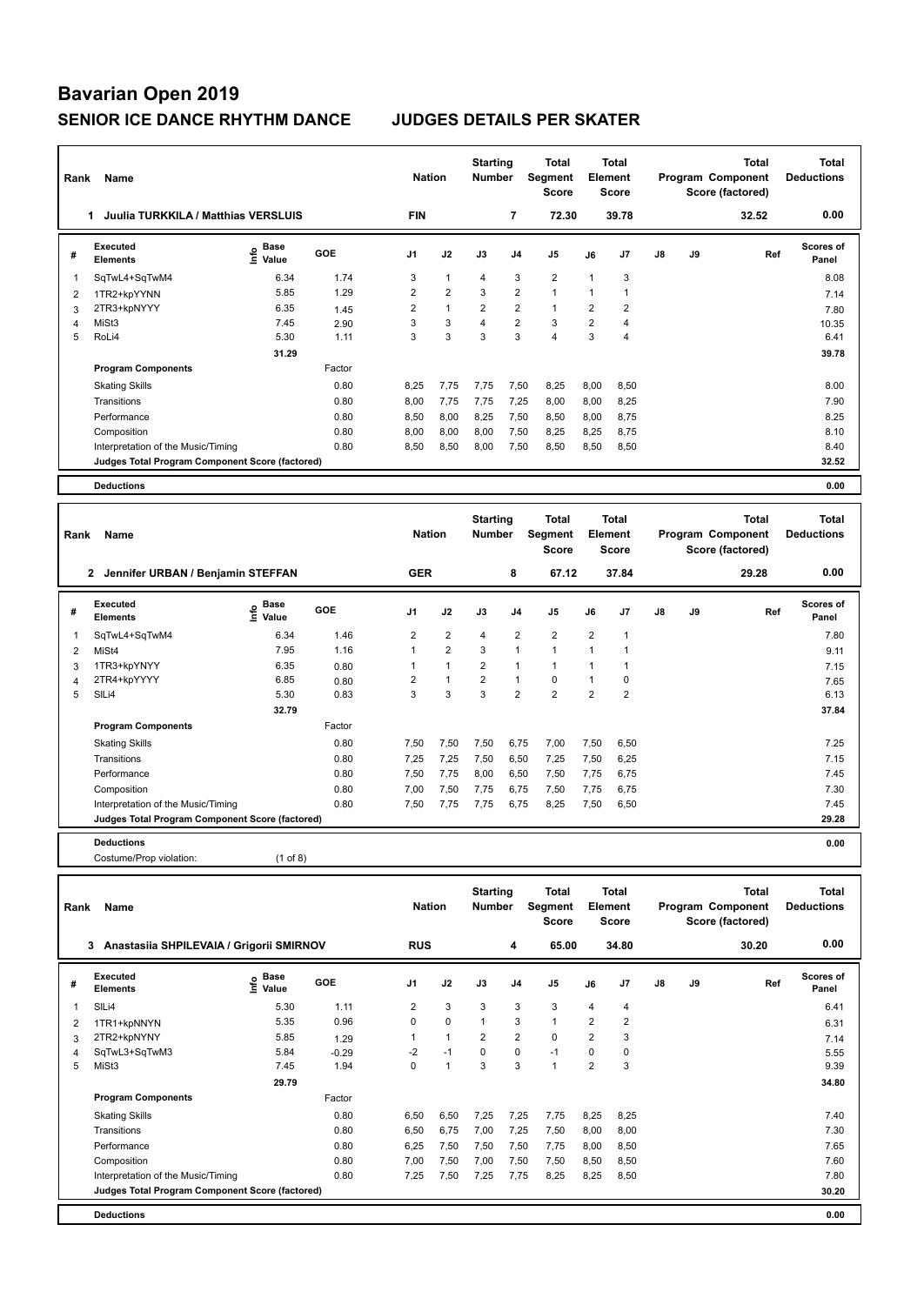| Rank           | Name                                            |                    |        | <b>Nation</b>  |                | <b>Starting</b><br><b>Number</b> |                | <b>Total</b><br>Segment<br><b>Score</b> |                | <b>Total</b><br>Element<br><b>Score</b> |               |    | <b>Total</b><br>Program Component<br>Score (factored) | <b>Total</b><br><b>Deductions</b> |
|----------------|-------------------------------------------------|--------------------|--------|----------------|----------------|----------------------------------|----------------|-----------------------------------------|----------------|-----------------------------------------|---------------|----|-------------------------------------------------------|-----------------------------------|
|                | Anna YANOVSKAYA / Adam LUKACS<br>4              |                    |        | <b>HUN</b>     |                |                                  | $\overline{2}$ | 60.07                                   |                | 32.99                                   |               |    | 27.08                                                 | 0.00                              |
| #              | Executed<br><b>Elements</b>                     | $\frac{e}{E}$ Base | GOE    | J <sub>1</sub> | J2             | J3                               | J <sub>4</sub> | J <sub>5</sub>                          | J6             | J <sub>7</sub>                          | $\mathsf{J}8$ | J9 | Ref                                                   | Scores of<br>Panel                |
| 1              | SqTwL4+SqTwM4                                   | 6.34               | 1.31   | 0              | $\overline{2}$ | 3                                | $\overline{2}$ | $\mathbf{1}$                            | $\overline{2}$ | $\overline{2}$                          |               |    |                                                       | 7.65                              |
| 2              | MiSt <sub>2</sub>                               | 6.95               | 0.97   | 1              | $\Omega$       | $\overline{2}$                   | $\mathbf{1}$   | $\Omega$                                | $\mathbf{1}$   | $\overline{2}$                          |               |    |                                                       | 7.92                              |
| 3              | 1TR2+kpNYYN                                     | 5.85               | 0.16   | $-2$           | $\mathbf 0$    | 1                                | $\overline{2}$ | $\mathbf 0$                             | 0              | 0                                       |               |    |                                                       | 6.01                              |
| $\overline{4}$ | 2TR1+kpNNNY                                     | 5.35               | 0.00   | $-2$           | $-1$           | $\mathbf{1}$                     | $\mathbf{1}$   | 0                                       | 0              | 0                                       |               |    |                                                       | 5.35                              |
| 5              | StaLi4                                          | 5.30               | 0.76   | 1              | $\overline{2}$ | $\overline{4}$                   | 3              | $\overline{2}$                          | $\overline{2}$ | $\overline{2}$                          |               |    |                                                       | 6.06                              |
|                |                                                 | 29.79              |        |                |                |                                  |                |                                         |                |                                         |               |    |                                                       | 32.99                             |
|                | <b>Program Components</b>                       |                    | Factor |                |                |                                  |                |                                         |                |                                         |               |    |                                                       |                                   |
|                | <b>Skating Skills</b>                           |                    | 0.80   | 6,50           | 7,25           | 6,50                             | 6.75           | 6.50                                    | 6,50           | 6,50                                    |               |    |                                                       | 6.55                              |
|                | Transitions                                     |                    | 0.80   | 7,00           | 6,75           | 6,75                             | 6,75           | 6,50                                    | 6,25           | 6,25                                    |               |    |                                                       | 6.60                              |
|                | Performance                                     |                    | 0.80   | 7,00           | 6,75           | 7,00                             | 7,00           | 7,00                                    | 6,50           | 6,50                                    |               |    |                                                       | 6.85                              |
|                | Composition                                     |                    | 0.80   | 6,75           | 7,50           | 7,00                             | 7,00           | 7,00                                    | 7,00           | 6,75                                    |               |    |                                                       | 6.95                              |
|                | Interpretation of the Music/Timing              |                    | 0.80   | 6,50           | 7,25           | 6,75                             | 7,00           | 7,25                                    | 7,00           | 6,50                                    |               |    |                                                       | 6.90                              |
|                | Judges Total Program Component Score (factored) |                    |        |                |                |                                  |                |                                         |                |                                         |               |    |                                                       | 27.08                             |
|                | <b>Deductions</b>                               |                    |        |                |                |                                  |                |                                         |                |                                         |               |    |                                                       | 0.00                              |
|                |                                                 |                    |        |                |                | <b>Starting</b>                  |                | Total                                   |                | Total                                   |               |    | Total                                                 | Total                             |

| Rank | Name                                            |                    |        | <b>Nation</b>  |                | <b>Starting</b><br><b>Number</b> |                | Total<br>Segment<br><b>Score</b> |                | <b>Total</b><br>Element<br>Score |               |    | <b>Total</b><br>Program Component<br>Score (factored) | <b>Total</b><br><b>Deductions</b> |  |
|------|-------------------------------------------------|--------------------|--------|----------------|----------------|----------------------------------|----------------|----------------------------------|----------------|----------------------------------|---------------|----|-------------------------------------------------------|-----------------------------------|--|
|      | 5<br>Justyna PLUTOWSKA / Jeremie FLEMIN         |                    |        | <b>POL</b>     |                |                                  | 3              | 60.02                            |                | 32.78                            |               |    | 27.24                                                 | 0.00                              |  |
| #    | Executed<br><b>Elements</b>                     | $\frac{6}{5}$ Base | GOE    | J1             | J2             | J3                               | J <sub>4</sub> | J <sub>5</sub>                   | J6             | J7                               | $\mathsf{J}8$ | J9 | Ref                                                   | <b>Scores of</b><br>Panel         |  |
|      | 1TR3+kpYYYN                                     | 6.35               | 0.32   | 1              | $\mathbf 0$    | $\overline{2}$                   |                | $\mathbf 0$                      | $\Omega$       | 0                                |               |    |                                                       | 6.67                              |  |
| 2    | 2TR1+kpYNNT                                     | 5.35               | 0.32   |                | $\mathbf 0$    |                                  | $\overline{1}$ | $\mathbf 0$                      | 0              | 0                                |               |    |                                                       | 5.67                              |  |
| 3    | CuLi4                                           | 5.30               | 0.76   | 2              | $\overline{2}$ | $\overline{2}$                   | $\overline{2}$ | 3                                | 2              | 3                                |               |    |                                                       | 6.06                              |  |
| 4    | SqTwL3+SqTwM3                                   | 5.84               | 0.43   | $\overline{2}$ | $-1$           |                                  | $\overline{1}$ | $\mathbf{1}$                     | $\Omega$       | 0                                |               |    |                                                       | 6.27                              |  |
| 5    | MiSt <sub>2</sub>                               | 6.95               | 1.16   | $\overline{1}$ | $\overline{1}$ | 3                                |                | $\mathbf 0$                      | $\overline{ }$ | $\overline{2}$                   |               |    |                                                       | 8.11                              |  |
|      |                                                 | 29.79              |        |                |                |                                  |                |                                  |                |                                  |               |    |                                                       | 32.78                             |  |
|      | <b>Program Components</b>                       |                    | Factor |                |                |                                  |                |                                  |                |                                  |               |    |                                                       |                                   |  |
|      | <b>Skating Skills</b>                           |                    | 0.80   | 7,25           | 6,75           | 6,50                             | 6,50           | 7,25                             | 6,50           | 6,50                             |               |    |                                                       | 6.70                              |  |
|      | Transitions                                     |                    | 0.80   | 7,25           | 6,75           | 6,50                             | 6,50           | 7,00                             | 6,25           | 6,50                             |               |    |                                                       | 6.65                              |  |
|      | Performance                                     |                    | 0.80   | 7,50           | 7,25           | 6,75                             | 6,75           | 7,25                             | 6,25           | 7,00                             |               |    |                                                       | 7.00                              |  |
|      | Composition                                     |                    | 0.80   | 7,25           | 7,50           | 6,50                             | 6,25           | 7,00                             | 6,50           | 6,75                             |               |    |                                                       | 6.80                              |  |
|      | Interpretation of the Music/Timing              |                    | 0.80   | 7,50           | 7,25           | 6,75                             | 6,50           | 7,50                             | 6,25           | 6,50                             |               |    |                                                       | 6.90                              |  |
|      | Judges Total Program Component Score (factored) |                    |        |                |                |                                  |                |                                  |                |                                  |               |    |                                                       | 27.24                             |  |
|      | <b>Deductions</b>                               |                    |        |                |                |                                  |                |                                  |                |                                  |               |    |                                                       | 0.00                              |  |

| Rank           | Name                                            |                              |         | <b>Nation</b>  |                | <b>Starting</b><br><b>Number</b> |                | Total<br>Segment<br><b>Score</b> |                | <b>Total</b><br>Element<br><b>Score</b> |               |    | <b>Total</b><br>Program Component<br>Score (factored) | <b>Total</b><br><b>Deductions</b> |
|----------------|-------------------------------------------------|------------------------------|---------|----------------|----------------|----------------------------------|----------------|----------------------------------|----------------|-----------------------------------------|---------------|----|-------------------------------------------------------|-----------------------------------|
|                | Ludmila SOSNICKAYA / Pavel GOLOVISHNIKOV<br>6   |                              |         | <b>RUS</b>     |                |                                  | 6              | 59.22                            |                | 30.98                                   |               |    | 28.24                                                 | 0.00                              |
| #              | <b>Executed</b><br><b>Elements</b>              | <b>Base</b><br>١mfo<br>Value | GOE     | J <sub>1</sub> | J2             | J3                               | J <sub>4</sub> | J5                               | J6             | J <sub>7</sub>                          | $\mathsf{J}8$ | J9 | Ref                                                   | Scores of<br>Panel                |
| 1              | SILi4                                           | 5.30                         | 0.97    | 3              | 3              | 3                                | $\overline{2}$ | $\overline{2}$                   | 3              | 4                                       |               |    |                                                       | 6.27                              |
| 2              | MiSt <sub>2</sub>                               | 6.95                         | 1.36    |                | $\overline{2}$ | $\overline{2}$                   | $\overline{1}$ | $\mathbf{1}$                     | $\overline{ }$ | 3                                       |               |    |                                                       | 8.31                              |
| 3              | 1TR2+kpNYNY                                     | 5.85                         | 0.64    | $\Omega$       | $\mathbf 0$    | $\overline{2}$                   | $\overline{1}$ | $\Omega$                         | 1              | 2                                       |               |    |                                                       | 6.49                              |
| $\overline{4}$ | 2TRB+kpNNNN                                     | 4.00                         | 0.36    | $\Omega$       | $\mathbf 0$    | $\overline{2}$                   | $\overline{1}$ | $\mathbf 0$                      | $\Omega$       | $\overline{2}$                          |               |    |                                                       | 4.36                              |
| 5              | SqTwL3+SqTwM3                                   | 5.84                         | $-0.29$ | $-2$           | $-1$           |                                  | $-1$           | 0                                | $-1$           |                                         |               |    |                                                       | 5.55                              |
|                |                                                 | 27.94                        |         |                |                |                                  |                |                                  |                |                                         |               |    |                                                       | 30.98                             |
|                | <b>Program Components</b>                       |                              | Factor  |                |                |                                  |                |                                  |                |                                         |               |    |                                                       |                                   |
|                | <b>Skating Skills</b>                           |                              | 0.80    | 7,00           | 6,75           | 6,75                             | 6,75           | 6,75                             | 6,75           | 8,50                                    |               |    |                                                       | 6.80                              |
|                | Transitions                                     |                              | 0.80    | 6,75           | 7,00           | 6,75                             | 6,75           | 6,50                             | 6,75           | 8.25                                    |               |    |                                                       | 6.80                              |
|                | Performance                                     |                              | 0.80    | 6,50           | 7,50           | 7,25                             | 7,00           | 7,00                             | 7,00           | 8,50                                    |               |    |                                                       | 7.15                              |
|                | Composition                                     |                              | 0.80    | 7,00           | 7,50           | 7,25                             | 6,75           | 7,25                             | 7,25           | 8.75                                    |               |    |                                                       | 7.25                              |
|                | Interpretation of the Music/Timing              |                              | 0.80    | 7,25           | 7,50           | 7,25                             | 7,00           | 7,50                             | 7,00           | 8,50                                    |               |    |                                                       | 7.30                              |
|                | Judges Total Program Component Score (factored) |                              |         |                |                |                                  |                |                                  |                |                                         |               |    |                                                       | 28.24                             |
|                | <b>Deductions</b>                               |                              |         |                |                |                                  |                |                                  |                |                                         |               |    |                                                       | 0.00                              |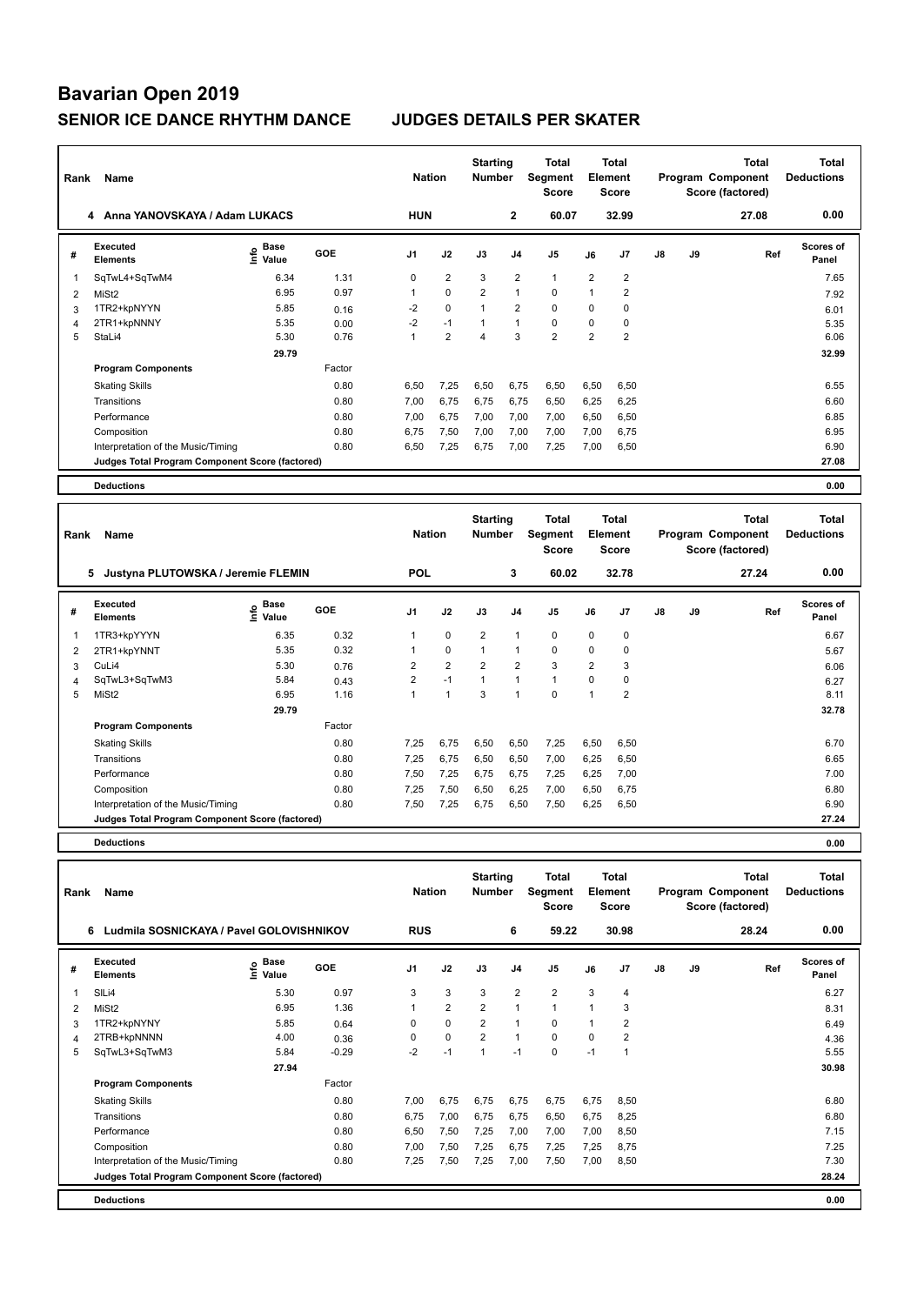| Rank           | Name                                            |                              |            | <b>Nation</b>  |                | <b>Starting</b><br><b>Number</b> |                | Total<br>Segment<br><b>Score</b> |                | Total<br>Element<br><b>Score</b> |               |    | <b>Total</b><br>Program Component<br>Score (factored) | Total<br><b>Deductions</b> |
|----------------|-------------------------------------------------|------------------------------|------------|----------------|----------------|----------------------------------|----------------|----------------------------------|----------------|----------------------------------|---------------|----|-------------------------------------------------------|----------------------------|
|                | Julia WAGRET / Pierre SOUQUET<br>7              |                              |            | <b>FRA</b>     |                |                                  | 1              | 55.78                            |                | 29.02                            |               |    | 26.76                                                 | 0.00                       |
| #              | Executed<br><b>Elements</b>                     | <b>Base</b><br>lnfo<br>Value | <b>GOE</b> | J <sub>1</sub> | J2             | J3                               | J <sub>4</sub> | J <sub>5</sub>                   | J6             | J <sub>7</sub>                   | $\mathsf{J}8$ | J9 | Ref                                                   | <b>Scores of</b><br>Panel  |
| $\overline{1}$ | SqTwL4+SqTwM3                                   | 6.09                         | $-1.02$    | $-3$           | $-2$           | $-2$                             | $-1$           | $\mathbf 0$                      | $-2$           | 0                                |               |    |                                                       | 5.07                       |
| 2              | MiSt <sub>2</sub>                               | 6.95                         | 1.36       | 2              | $\mathbf{1}$   | $\overline{2}$                   | $\mathbf{1}$   | $\mathbf{1}$                     | 1              | $\overline{2}$                   |               |    |                                                       | 8.31                       |
| 3              | SILi4                                           | 5.30                         | 0.83       | 3              | $\overline{2}$ | $\overline{2}$                   | 3              | $\overline{2}$                   | $\overline{1}$ | 3                                |               |    |                                                       | 6.13                       |
| $\overline{4}$ | 1TRB+kpNNNN                                     | 4.00                         | 0.00       | 0              | $\mathbf 0$    |                                  | $\overline{1}$ | $\mathbf 0$                      | $-1$           | $-1$                             |               |    |                                                       | 4.00                       |
| 5              | 2TR1+kpNNNY                                     | 5.35                         | 0.16       | 0              | $-1$           | $\overline{1}$                   | $\overline{1}$ | $\Omega$                         | $\Omega$       | 0                                |               |    |                                                       | 5.51                       |
|                |                                                 | 27.69                        |            |                |                |                                  |                |                                  |                |                                  |               |    |                                                       | 29.02                      |
|                | <b>Program Components</b>                       |                              | Factor     |                |                |                                  |                |                                  |                |                                  |               |    |                                                       |                            |
|                | <b>Skating Skills</b>                           |                              | 0.80       | 6,75           | 6,75           | 6,25                             | 6,50           | 7,25                             | 6,50           | 6,50                             |               |    |                                                       | 6.60                       |
|                | Transitions                                     |                              | 0.80       | 7,00           | 6,50           | 6,50                             | 6,25           | 7,25                             | 6,25           | 6,25                             |               |    |                                                       | 6.50                       |
|                | Performance                                     |                              | 0.80       | 6.75           | 7,00           | 6,75                             | 6,50           | 7,00                             | 6,50           | 6,75                             |               |    |                                                       | 6.75                       |
|                | Composition                                     |                              | 0.80       | 7,00           | 7,25           | 6,50                             | 6,50           | 7,25                             | 6,50           | 7,00                             |               |    |                                                       | 6.85                       |
|                | Interpretation of the Music/Timing              |                              | 0.80       | 7,00           | 7,00           | 6,50                             | 6,75           | 7,50                             | 6,50           | 6,25                             |               |    |                                                       | 6.75                       |
|                | Judges Total Program Component Score (factored) |                              |            |                |                |                                  |                |                                  |                |                                  |               |    |                                                       | 26.76                      |
|                | <b>Deductions</b>                               |                              |            |                |                |                                  |                |                                  |                |                                  |               |    |                                                       | 0.00                       |
|                |                                                 |                              |            |                |                |                                  |                |                                  |                |                                  |               |    |                                                       |                            |

| Rank | Name                                            |                   |            | <b>Nation</b>  |                | <b>Starting</b><br><b>Number</b> |                | <b>Total</b><br><b>Segment</b><br>Score |                | <b>Total</b><br>Element<br><b>Score</b> |    |    | <b>Total</b><br>Program Component<br>Score (factored) | <b>Total</b><br><b>Deductions</b> |  |
|------|-------------------------------------------------|-------------------|------------|----------------|----------------|----------------------------------|----------------|-----------------------------------------|----------------|-----------------------------------------|----|----|-------------------------------------------------------|-----------------------------------|--|
|      | 8<br><b>Emily MONAGHAN / Ilias FOURATI</b>      |                   |            | <b>HUN</b>     |                |                                  | 9              | 54.28                                   |                | 29.56                                   |    |    | 24.72                                                 | 0.00                              |  |
| #    | Executed<br><b>Elements</b>                     | e Base<br>E Value | <b>GOE</b> | J <sub>1</sub> | J2             | J3                               | J <sub>4</sub> | J5                                      | J6             | J7                                      | J8 | J9 | Ref                                                   | Scores of<br>Panel                |  |
|      | MiSt <sub>2</sub>                               | 6.95              | 0.97       | 0              | $\mathbf{1}$   | $\mathbf{1}$                     | -1             | $\overline{1}$                          |                |                                         |    |    |                                                       | 7.92                              |  |
| 2    | SILi4                                           | 5.30              | 0.49       |                |                | $\overline{2}$                   | $\overline{2}$ | 1                                       |                | 2                                       |    |    |                                                       | 5.79                              |  |
| 3    | SqTwL4+SqTwM4                                   | 6.34              | 1.16       |                | $\overline{2}$ | $\overline{2}$                   | $\overline{2}$ | $\mathbf{1}$                            | $\overline{2}$ |                                         |    |    |                                                       | 7.50                              |  |
| 4    | 1TR1+kpNYNN                                     | 5.35              | $-0.64$    | $-1$           | $-1$           | $-1$                             | $\mathbf 0$    | $-1$                                    | 0              | $-1$                                    |    |    |                                                       | 4.71                              |  |
| 5    | 2TRB+kpNNNN                                     | 4.00              | $-0.36$    | 0              | $-2$           | $-1$                             | $\mathbf 0$    | $-1$                                    | $\mathbf 0$    | $-1$                                    |    |    |                                                       | 3.64                              |  |
|      |                                                 | 27.94             |            |                |                |                                  |                |                                         |                |                                         |    |    |                                                       | 29.56                             |  |
|      | <b>Program Components</b>                       |                   | Factor     |                |                |                                  |                |                                         |                |                                         |    |    |                                                       |                                   |  |
|      | <b>Skating Skills</b>                           |                   | 0.80       | 6,75           | 6,50           | 6,00                             | 5,75           | 5,75                                    | 6,50           | 6,00                                    |    |    |                                                       | 6.15                              |  |
|      | Transitions                                     |                   | 0.80       | 6,50           | 6,25           | 6,25                             | 5,75           | 5,50                                    | 6,25           | 5,75                                    |    |    |                                                       | 6.05                              |  |
|      | Performance                                     |                   | 0.80       | 6,75           | 6,75           | 6,25                             | 6,00           | 6,25                                    | 6,50           | 6,00                                    |    |    |                                                       | 6.35                              |  |
|      | Composition                                     |                   | 0.80       | 6,50           | 6,50           | 5,75                             | 5,75           | 6,00                                    | 6,50           | 5,75                                    |    |    |                                                       | 6.10                              |  |
|      | Interpretation of the Music/Timing              |                   | 0.80       | 6,25           | 7,00           | 6,00                             | 6,25           | 6,25                                    | 6,50           | 5,50                                    |    |    |                                                       | 6.25                              |  |
|      | Judges Total Program Component Score (factored) |                   |            |                |                |                                  |                |                                         |                |                                         |    |    |                                                       | 24.72                             |  |
|      | <b>Deductions</b>                               |                   |            |                |                |                                  |                |                                         |                |                                         |    |    |                                                       | 0.00                              |  |

| Rank | Name                                            |                                        |            | <b>Nation</b>  |             | <b>Starting</b><br><b>Number</b> |                          | <b>Total</b><br>Segment<br><b>Score</b> |          | <b>Total</b><br>Element<br><b>Score</b> |               |    | Total<br>Program Component<br>Score (factored) | <b>Total</b><br><b>Deductions</b> |
|------|-------------------------------------------------|----------------------------------------|------------|----------------|-------------|----------------------------------|--------------------------|-----------------------------------------|----------|-----------------------------------------|---------------|----|------------------------------------------------|-----------------------------------|
|      | Arianna WROBLEWSKA / Stephane WALKER<br>9       |                                        |            | <b>SUI</b>     |             |                                  | 10                       | 51.08                                   |          | 26.84                                   |               |    | 24.24                                          | 0.00                              |
| #    | <b>Executed</b><br><b>Elements</b>              | $_{\circ}$ Base<br>$\check{\Xi}$ Value | <b>GOE</b> | J <sub>1</sub> | J2          | J3                               | J <sub>4</sub>           | J5                                      | J6       | J <sub>7</sub>                          | $\mathsf{J}8$ | J9 | Ref                                            | <b>Scores of</b><br>Panel         |
|      | SqTwL2+SqTwM3                                   | 5.59                                   | 0.58       |                | $\mathbf 0$ | $\overline{2}$                   | $\overline{1}$           | $\mathbf{1}$                            | 0        |                                         |               |    |                                                | 6.17                              |
| 2    | 1TRB+kpNTNN                                     | 4.00                                   | $-0.12$    | $-2$           | $-1$        | $\Omega$                         | $\overline{1}$           | $\Omega$                                | $\Omega$ | $\Omega$                                |               |    |                                                | 3.88                              |
| 3    | 2TR1+kpNNYN                                     | 5.35                                   | $-0.48$    | $-2$           | $-2$        | $\Omega$                         | $\mathbf 0$              | $\mathbf 0$                             | $\Omega$ | $-1$                                    |               |    |                                                | 4.87                              |
| 4    | DiSt <sub>2</sub>                               | 6.95                                   | 0.39       | $-1$           | $-1$        |                                  | $\overline{1}$           | $\mathbf{1}$                            |          | $\mathbf 0$                             |               |    |                                                | 7.34                              |
| 5    | RoLi3                                           | 4.30                                   | 0.28       | $-2$           | 0           |                                  | $\overline{\phantom{a}}$ | $\overline{2}$                          | 1        |                                         |               |    |                                                | 4.58                              |
|      |                                                 | 26.19                                  |            |                |             |                                  |                          |                                         |          |                                         |               |    |                                                | 26.84                             |
|      | <b>Program Components</b>                       |                                        | Factor     |                |             |                                  |                          |                                         |          |                                         |               |    |                                                |                                   |
|      | <b>Skating Skills</b>                           |                                        | 0.80       | 5,25           | 5,75        | 5,75                             | 6,75                     | 5,75                                    | 6,50     | 5,75                                    |               |    |                                                | 5.90                              |
|      | Transitions                                     |                                        | 0.80       | 5,25           | 5,75        | 6,00                             | 6,50                     | 6,00                                    | 6,50     | 5.50                                    |               |    |                                                | 5.95                              |
|      | Performance                                     |                                        | 0.80       | 5,00           | 6,25        | 5,50                             | 6,75                     | 6,25                                    | 6,75     | 6,00                                    |               |    |                                                | 6.15                              |
|      | Composition                                     |                                        | 0.80       | 6,00           | 6,25        | 5,75                             | 6,50                     | 6,25                                    | 6,75     | 6.00                                    |               |    |                                                | 6.20                              |
|      | Interpretation of the Music/Timing              |                                        | 0.80       | 6,00           | 5,75        | 5,75                             | 6,75                     | 6,50                                    | 6,50     | 5,50                                    |               |    |                                                | 6.10                              |
|      | Judges Total Program Component Score (factored) |                                        |            |                |             |                                  |                          |                                         |          |                                         |               |    |                                                | 24.24                             |
|      | <b>Deductions</b>                               |                                        |            |                |             |                                  |                          |                                         |          |                                         |               |    |                                                | 0.00                              |